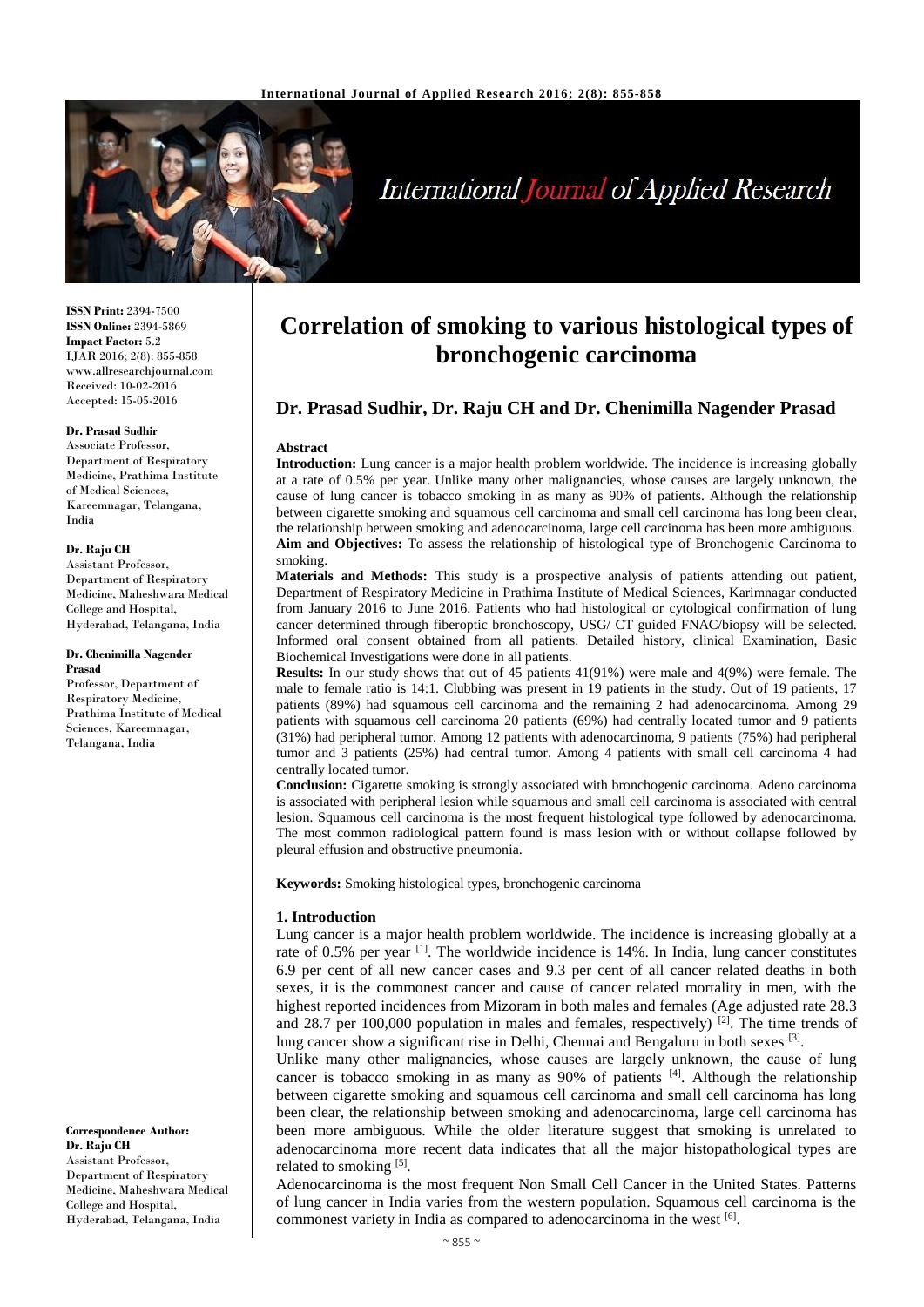The type and location of cancer influences the presentation in clinical practice. Central or endobronchial growth of the primary tumor may cause cough, hemoptysis, wheeze and stridor, dyspnea, and post obstructive pneumonitis [7]. Peripheral growth of the primary tumor may cause pain from pleural or chest wall involvement, cough, dyspnea on a restrictive basis, and symptoms of lung abscess resulting from tumor cavitation [8].

Although there are a plenty of studies relating smoking to Bronchogenic Carcinoma, there is a paucity of studies relating smoking to histopathological type. This study was focus on relationship of smoking to histological type of bronchogenic carcinoma.

#### **Aim and Objectives**

To assess the relationship of histological type of Bronchogenic Carcinoma to smoking.

#### **Materials and Methods**

This study is a prospective analysis of patients attending outpatient Department of Respiratory Medicine in Prathima Institute of Medical Sciences, Karimnagar conducted from January 2016 to June 2016.

#### **Inclusion Criteria**

Patients who had histological or cytological confirmation of lung cancer determined through fiberoptic bronchoscopy, USG/ CT guided FNAC/biopsy will be selected. Informed oral consent obtained from all patients. Detailed history, clinical Examination, Basic Biochemical Investigations were done in all patients.

#### **Exclusion criteria**

- Patients with secondary lung cancer
- **Lymphoproliferative disease**
- Malignant pleural effusion of unknown primary or non pulmonary site
- Sarcoid tumors and other rare varieties were excluded from the study.

#### **Results**

**Table 1:** Table showing sex incidence

| <b>Sex</b> | No of patients |
|------------|----------------|
| Male       |                |
| Female     |                |
| Total      |                |

Table 1 shows that out of 45 patients 41 (91%) were male and 4(9%) were female. The male to female ratio is 14:1.

**Table 2:** Age incidence of bronchogenic carcinoma

| Age      | Male | Female |
|----------|------|--------|
| 41 to 50 |      |        |
| 51 to 60 |      |        |
| 61 to 70 |      |        |

From the above table it is found that 26 patients were within the age group 51 to 60 years which constitutes 57% of the patients studied. Only 4 patients were below 50 years and the rest 41 patients (91%) were above 50 years. The mean age of incidence as per study is 59 years both in males and females.

**Table 3:** Relationship between svc obstruction and pathological type

| <b>SVC</b><br>obstruction | Squamous cell<br>carcinoma | Adeno<br>carcinoma | <b>Small cell</b><br>carcinoma |
|---------------------------|----------------------------|--------------------|--------------------------------|
| Present                   |                            |                    |                                |
| Absent                    |                            |                    |                                |

Superior venacava obstruction is seen in 2 patients in our study and they both were found to have squamous cell carcinoma.

**Table 4:** relationship of clubbing with pathological type of bronchogenic carcinoma

| <b>Clubbing</b>         | <b>Present</b> | Absent |
|-------------------------|----------------|--------|
| Squamous cell carcinoma |                |        |
| Adeno carcinoma         |                |        |
| Small cell carcinoma    |                |        |

Clubbing was present in 19 patients in the study. Out of 19 patients, 17 patients (89%) had squamous cell carcinoma and the remaining 2 had adenocarcinoma.

**Table 5:** Correlation between pathological type and location of tumor

| <b>Pathological type</b> | <b>Central</b> | <b>Peripheral</b> | <b>Total</b> |
|--------------------------|----------------|-------------------|--------------|
| Squamous cell carcinoma  | 20(69%)        | 9(31%)            | 29           |
| Adeno carcinoma          | 3(25%)         | 9(75%)            | 12           |
| Small cell carcinoma     |                |                   |              |
| Total                    | 27(60%)        | $18(40\%)$        | 45           |

Among 29 patients with squamous cell carcinoma 20 patients (69%) had centrally located tumor and 9 patients (31%) had peripheral tumor. Among 12 patients with adenocarcinoma, 9 patients (75%) had peripheral tumor and 3 patients (25%) had central tumor. Among 4 patients with small cell carcinoma 4 had centrally located tumor.

**Table 6:** relationship between the radiological pattern and pathological type of bronchogenic carcinoma

| <b>Radiological</b>   | Squamous cell | Adeno               | <b>Small cell</b> |
|-----------------------|---------------|---------------------|-------------------|
| pattern               | carcinoma     | carcinoma carcinoma |                   |
| Mass lesion           | 23            |                     |                   |
| Pleural effusion      |               |                     |                   |
| Obstructive pneumonia |               |                     |                   |
| Mediastinal invasion  |               | 2                   |                   |
| Rib erosion           |               |                     |                   |
| Calcification         |               |                     |                   |
| Cavitation            |               |                     |                   |

Out of 45 patients, 31 patients (69%) presented as mass lesion in the lung, 7 patients (15%) presented as pleural effusion, 5 patients (11%) presented as obstructive pneumonia.

Among 29 patients with squamous cell carcinoma 23 patients (79%) presented as mass lesion, followed by pleural effusion and obstructive pneumonia. Among 12 patients with adeno carcinoma 5 patients (41%) presented as mass lesion, 3 patients (25%) as pleural effusion and 3(25%) patients as obstructive pneumonia. In the small cell carcinoma three patients presented as mass lesion and one patient as obstructive pneumonia.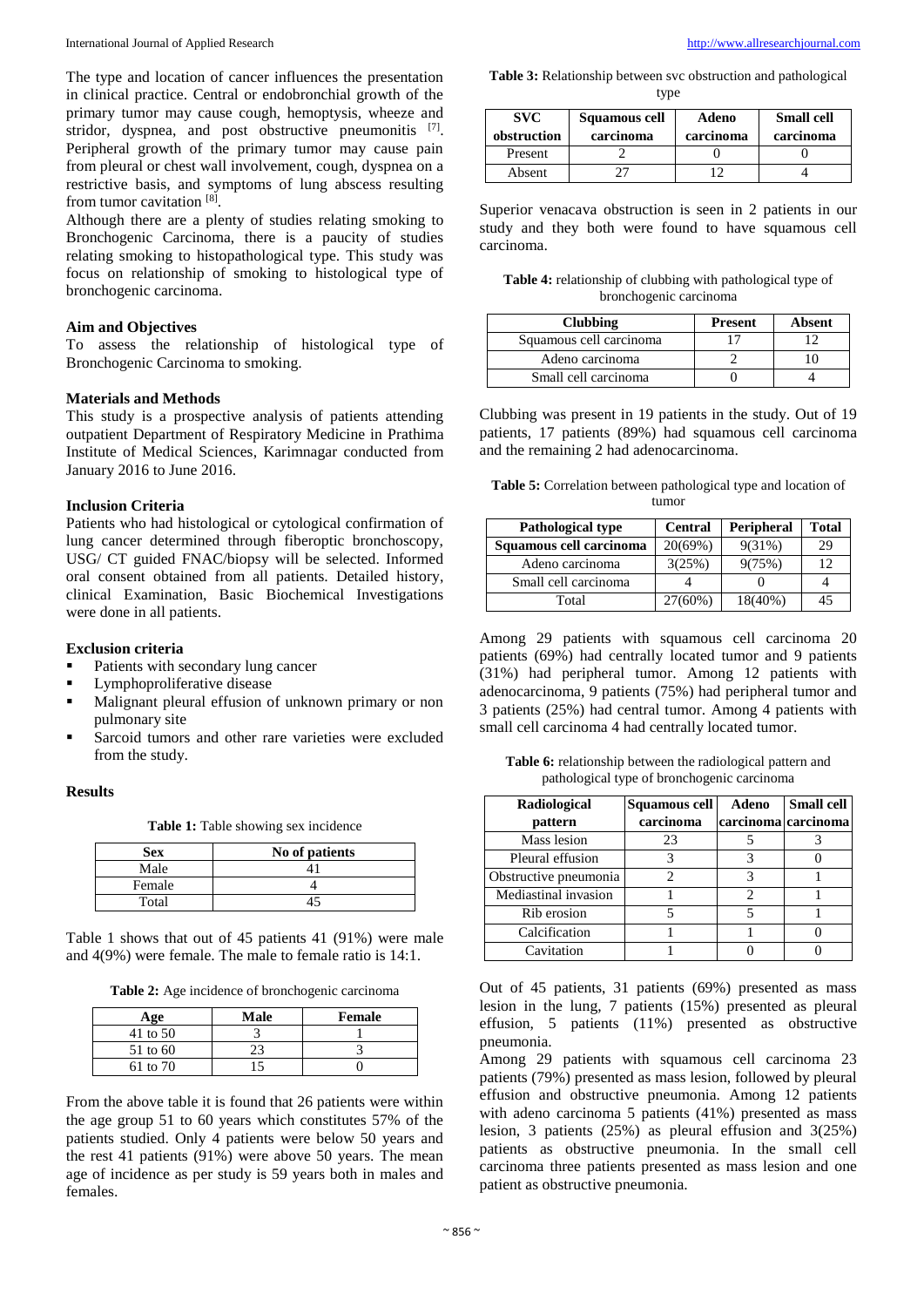**Table 7:** correlation between radiological pattern and location of lesion

| Radiological pattern  | <b>Central</b> | Peripheral |
|-----------------------|----------------|------------|
| Mass lesion           | 22             |            |
| Pleural effusion      |                |            |
| Obstructive pneumonia |                |            |
| Mediastinal invasion  |                |            |
| Rib erosion           |                |            |
| Calcification         |                |            |
| Cavitation            |                |            |

Among 45 patients with bronchogenic carcinoma 27 patients (60%) presented as a mass lesion, 7 patients (15%) presented as pleural effusion and 5 patients (11%) presented as obstructive pneumonia. Among the central tumors, 22 patients (81%) presented as mass lesion, 2 patients (7%) as pleural effusion and 2 patients (7%) as obstructive pneumonia.

## **Discussion**

In a study conducted in northern India in Chandigarh in  $2005<sup>1</sup>$ , the overall male to female ratio is 5.2:1, which is much low when compared to our study. In a study conducted in Pakistan in the year  $2002$ <sup>[9]</sup> the male to female ratio is 6: 1. In western countries the sex ratio is in the range of 3to 4: 1. The recent increase in incidence among women in the West, which has been associated with a great increase in their smoking, may now give rise to the fall in sex ratio which Ochsner and De Bakey anticipated  $[10]$ . The low incidence in south Indians is attributed to less incidence of smoking in women.

The average age incidence in our study is 59 years, which is similar to the study conducted in Chandigarh in  $2005$ <sup>[11]</sup>. In the study done in western Nepal  $[12]$  in 2001 the median age of the male and female patients was 67 and 66 years respectively. Increased smoking, urbanisation, and the introduction of new industries has probably led to a rise in the incidence of bronchogenic carcinoma in India at an earlier age.

Out of 29 patients with squamous cell carcinoma 17 patients had clubbing. Among 11 patients with adenocarcinoma only 2 patients had clubbing. The correlation between clubbing and squamous cell carcinoma is found to be statistically significant p value  $< 0.05$  in our study.

In a study conducted by CM shetty *et al.* in manipal [13], clubbing was present more commonly in squamous cell carcinoma followed by adeno and small cell carcinoma. Even though clubbing has been associated with squamous cell carcinoma, there are not much of studies to correlate clubbing with various pathological types of bronchogenic carcinoma. Our study shows a definite correlation between clubbing and squamous cell carcinoma.

Out of 45 patients only 2 patient had SVC obstruction and they both turned out to be squamous cell carcinoma. The most common cause of SVC obstruction is squamous cell carcinoma and small cell carcinoma. Since our study population is less we couldn't derive a statistically relevant correlation between SVC obstruction and bronchogenic carcinoma.

The most common type of bronchogenic carcinoma as per our study is squamous cell carcinoma which constitutes 64% of the total. Adenocarcinoma ranks the second forming 27%, followed by small cell carcinoma constituting 9 percent.

In a study conducted by Kashyap *et al.*, 2001<sup>[14]</sup> done in northwestern region of India squamous cell carcinoma constitutes 58.3%, adeno carcinoma 10.8% and remaining formed by other cell types.

In a study conducted in Rajasthan by Gupta, squamous cell carcinoma is the most common pathological type. In a study conducted by Gupta *et al.* 2001<sup>[15]</sup> in Chandigarh, the most common malignancy is squamous cell carcinoma forming 60% and adenocarcinoma forming 16.2 percent. The both studies correlates with our study.

Out of 29 patients with squamous cell carcinoma, 20(69%) patients had central tumor and remaining 9(31%) had peripheral tumor. Among 12 patients with adenocarcinoma 9(75%) had peripheral and 3(25%) had centrally placed tumor. The four patients with small cell carcinoma had their lesion located centrally. Chi square was done and t score analysed. P value is  $< 0.05$  which is found to be statistically significant.

In an review article presented by D. Behera and T. Balamugesh<sup>[16]</sup> in February 2004 from PGI Chandigarh who analysed the various studies in bronchogenic carcinoma in India, concluded that Adenocarcinoma presents as a peripheral mass in 61% of cases and in 38.3% as a central lesion. Presentation as a central mass (72.2% cases) is more common among squamous cell carcinoma than as a peripheral lesion (27.8%). Small cell cancer also presents more commonly as a central lesion (83.6%) than as a peripheral lesion (16.4%). This review coincides with our study and adenocarcinoma presenting as peripheral lesion, squamous cell carcinoma presenting as central lesion was proved to be statistically significant.

Among 29 patients with squamous cell carcinoma 23 patients (79%) presented as mass lesion, followed by pleural effusion and obstructive pneumonia. Among 12 patients with adeno carcinoma 5 patients (41%) presented as mass lesion, 3 patients (25%) as pleural effusion and 3(25%) patients as obstructive pneumonia. In the small cell carcinoma three patients presented as mass lesion and one patient as obstructive pneumonia.

#### **Conclusion**

The incidence of bronchogenic carcinoma is more common in males compared to females, partly attributed to the low incidence of smoking in south Indian people. Cigarette smoking is strongly associated with bronchogenic carcinoma. Adeno carcinoma is associated with peripheral lesion while squamous and small cell carcinoma is associated with central lesion. Squamous cell carcinoma is the most frequent histological type followed by adenocarcinoma. The most common radiological pattern found is mass lesion with or without collapse followed by pleural effusion and obstructive pneumonia.

#### **References**

- 1. Jindal Sk, Malik Sk, Dhand R, Gujral JS, Malik AK, Datta BN. Bronchogenic carcinoma in Northern India. Thorax. 1982;37:343-347.
- 2. Muhammad Imran Suliman, Rushd Jibran. Muhammad Zafar Majeed Demographics of bronchogenic carcinoma patients and frequency of cell types. Gomal Journal of Medical Sciences. 2006;4:1-6.
- 3. Gupta RC, Purohit SD, Sharma MP, Bhardwaj S. Primary bronchogenic carcinoma: Clinical profile of